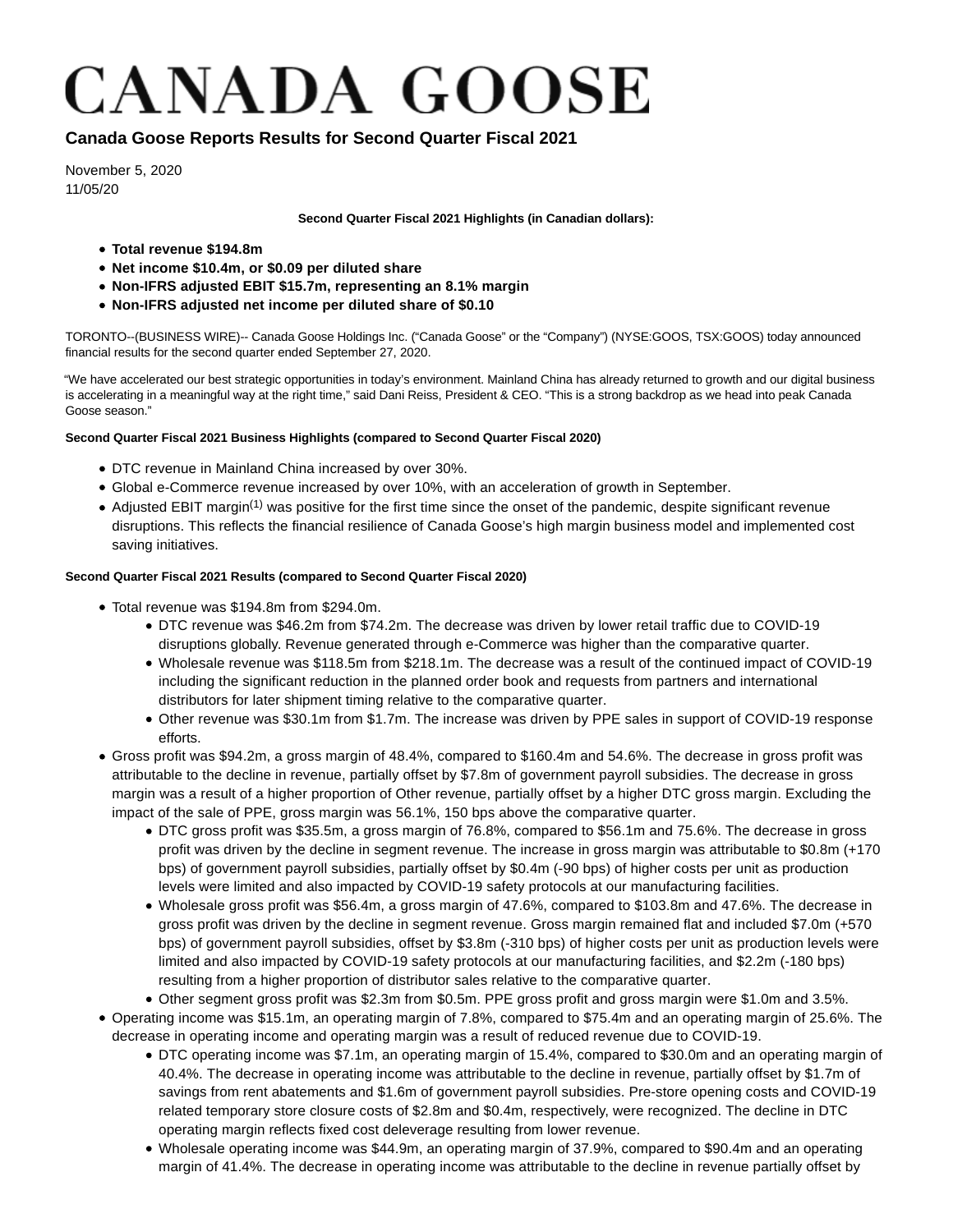cost reduction efforts in response to COVID-19 and supplemented by \$7.6m of government payroll subsidies. The decline in operating margin reflects fixed cost deleverage as a result of lower revenue.

- Other operating loss was \$(36.9)m from \$(45.0)m. The decrease in operating loss was attributable to cost saving initiatives across the business in response to COVID-19 including reductions of \$4.3m in marketing costs as well as \$2.7m of government payroll subsidies, partially offset by \$1.0m of product development costs.
- Net income was \$10.4m, or \$0.09 per diluted share, compared to net income of \$60.6m, or \$0.55 per diluted share.
- Adjusted  $EBIT^{(1)}$  was \$15.7m from \$79.2m.
- Adjusted net income<sup>(1)</sup> was \$11.5m, or \$0.10 per diluted share, compared to adjusted net income<sup>(1)</sup> \$63.6m, or \$0.57 per diluted share.

#### (1) See "Non-IFRS Financial Measures".

#### **Outlook**

Given continued global uncertainties, including second wave shutdowns and disruptions, the pace of retail traffic recovery, and the impact of economic developments and travel restrictions, all of which are unknown, the Company continues to not provide an outlook for fiscal 2021.

#### **Conference Call Information**

Dani Reiss, President and Chief Executive Officer and Jonathan Sinclair, EVP and Chief Financial Officer, will host the conference call at 9:00 a.m. Eastern Time on November 5, 2020. Those interested in participating are invited to dial (866) 211-4197 or (647) 689-6828 if calling internationally and reference Conference ID 5256487 when prompted. A live audio webcast of the conference call will be available online at [http://investor.canadagoose.com.](https://cts.businesswire.com/ct/CT?id=smartlink&url=http%3A%2F%2Finvestor.canadagoose.com&esheet=52320796&newsitemid=20201105005357&lan=en-US&anchor=http%3A%2F%2Finvestor.canadagoose.com&index=1&md5=371a467b763d0492b3270fbff26334f3)

#### **About Canada Goose**

Founded in a small warehouse in Toronto, Canada in 1957, Canada Goose has grown into one of the world's leading makers of performance luxury apparel. Every collection is informed by the rugged demands of the Arctic and inspired by relentless innovation and uncompromised craftsmanship. From the coldest places on Earth to global fashion capitals, people are proud to wear Canada Goose products. Canada Goose is a recognized leader for its Made in Canada commitment, and is a long-time partner of Polar Bears International. Visit [www.canadagoose.com f](https://cts.businesswire.com/ct/CT?id=smartlink&url=http%3A%2F%2Fwww.canadagoose.com&esheet=52320796&newsitemid=20201105005357&lan=en-US&anchor=www.canadagoose.com&index=2&md5=8e60b858ef13c910897c114c4a8cb567)or more information.

#### **Non-IFRS Financial Measures**

This press release includes references to certain non-IFRS financial measures such as adjusted EBIT, adjusted EBIT margin, adjusted net income (loss) and adjusted net income (loss) per diluted share. These financial measures are employed by the Company to measure its operating and economic performance and to assist in business decision-making, as well as providing key performance information to senior management. The Company believes that, in addition to conventional measures prepared in accordance with IFRS, certain investors and analysts use this information to evaluate the Company's operating and financial performance. These financial measures are not defined under IFRS nor do they replace or supersede any standardized measure under IFRS. Other companies in our industry may calculate these measures differently than we do, limiting their usefulness as comparative measures. Definitions and reconciliations of non-IFRS measures to the nearest IFRS measure can be found in our MD&A. Such reconciliations can also be found in this press release under "Reconciliation of Non-IFRS Measures".

#### **Cautionary Note Regarding Forward-Looking Statements**

This press release contains forward-looking statements, including statements relating to the Company's anticipated fiscal 2021 performance, the execution of our proposed strategy, investments and product introductions, the pace of retail re-openings and the general impact of the COVID-19 pandemic on the business. These forward-looking statements generally can be identified by the use of words such as "anticipate," "believe," "could," "continue," "expect," "estimate," "forecast," "may," "potential," "project," "plan," "would," "will," and other words of similar meaning. Each forward-looking statement contained in this press release is subject to risks and uncertainties that could cause actual results to differ materially from those expressed or implied by such statement. Our business is subject to substantial risks and uncertainties. Applicable risks and uncertainties include, among others, the impact of the ongoing COVID-19 pandemic, and are discussed under the headings "Cautionary Note regarding Forward-Looking Statements" and "Factors Affecting our Performance" in our MD&A as well as in our "Risk Factors" in our Annual Report on Form 20-F for the year ended March 29, 2020. You are also encouraged to read our filings with the SEC, available a[t www.sec.gov,](https://cts.businesswire.com/ct/CT?id=smartlink&url=http%3A%2F%2Fwww.sec.gov&esheet=52320796&newsitemid=20201105005357&lan=en-US&anchor=www.sec.gov&index=3&md5=d08e72d62f16647affe6a61a55d2dbf5) and our filings with Canadian securities regulatory authorities available a[t www.sedar.com f](https://cts.businesswire.com/ct/CT?id=smartlink&url=http%3A%2F%2Fwww.sedar.com&esheet=52320796&newsitemid=20201105005357&lan=en-US&anchor=www.sedar.com&index=4&md5=5934b7b277f69266abc30a7415aed29c)or a discussion of these and other risks and uncertainties. Investors, potential investors, and others should give careful consideration to these risks and uncertainties. We caution investors not to rely on the forward-looking statements contained in this press release when making an investment decision in our securities. The forward-looking statements in this press release speak only as of the date of this release, and we undertake no obligation to update or revise any of these statements.

# **Condensed Consolidated Interim Statements of Income (Loss) and Comprehensive Income (Loss)**

#### **(unaudited)**

(in millions of Canadian dollars, except share and per share amounts)

|                                              |       | Second quarter ended | Two quarters ended |                                                         |  |  |
|----------------------------------------------|-------|----------------------|--------------------|---------------------------------------------------------|--|--|
|                                              |       |                      |                    | September 27, September 29, September 27, September 29, |  |  |
|                                              | 2020  | 2019                 | 2020               | 2019                                                    |  |  |
|                                              | \$    |                      | \$                 | S                                                       |  |  |
| Revenue                                      | 194.8 | 294.0                | 220.9              | 365.1                                                   |  |  |
| Cost of sales                                | 100.6 | 133.6                | 121.9              | 163.8                                                   |  |  |
| <b>Gross profit</b>                          | 94.2  | 160.4                | 99.0               | 201.3                                                   |  |  |
| Gross margin                                 | 48.4% | 54.6%                | 44.8%              | 55.1%                                                   |  |  |
| Selling, general and administrative expenses | 62.4  | 73.5                 | 111.0              | 131.0                                                   |  |  |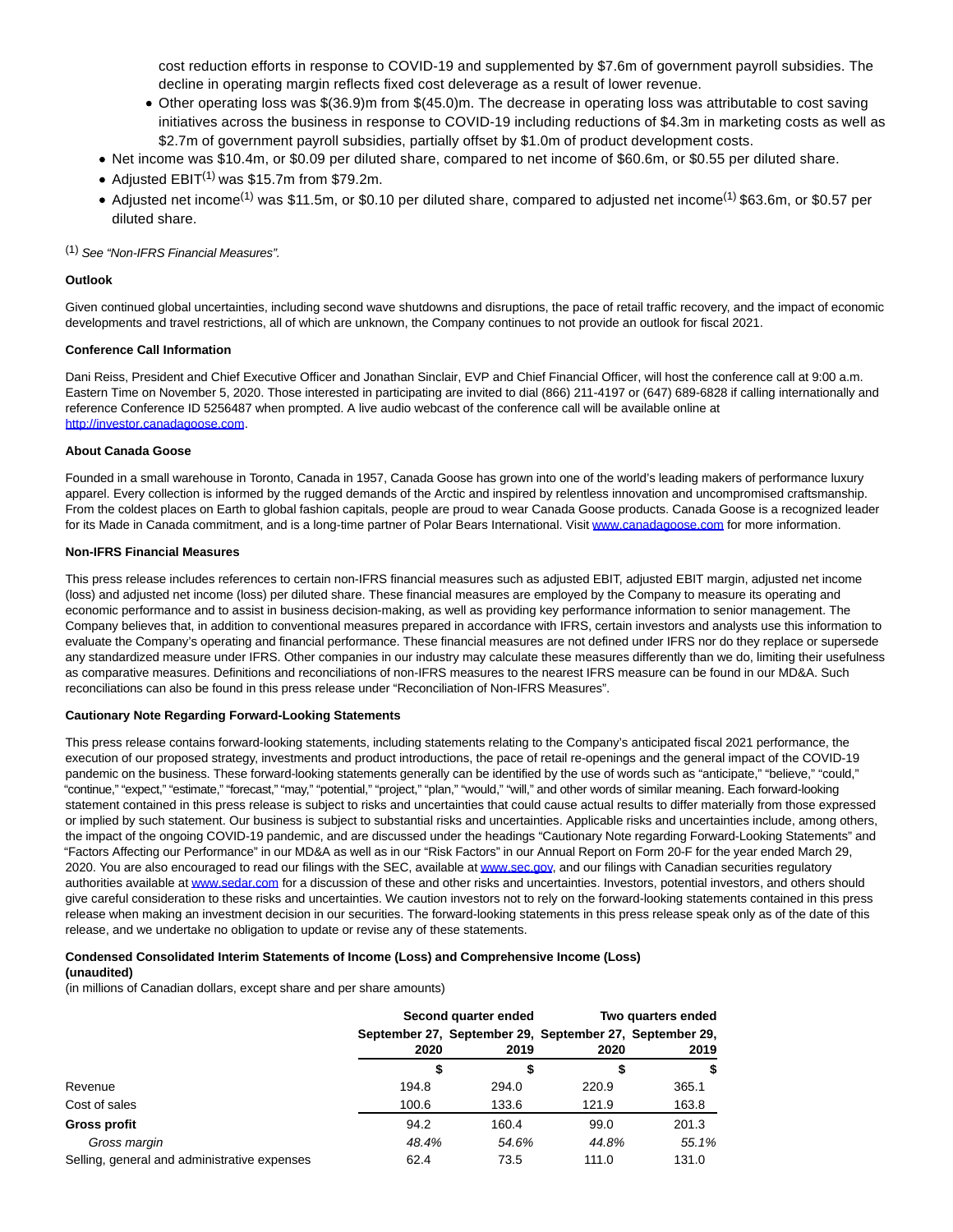| SG&A expenses as % of revenue                 | 32.0%       | 25.0%       | 50.2%        | 35.9%       |
|-----------------------------------------------|-------------|-------------|--------------|-------------|
| Depreciation and amortization                 | 16.7        | 11.5        | 32.2         | 22.4        |
| <b>Operating income (loss)</b>                | 15.1        | 75.4        | (44.2)       | 47.9        |
| Operating margin                              | 7.8%        | 25.6%       | $(20.0)\%$   | 13.1%       |
| Net interest, finance and other costs         | 6.0         | 5.9         | 12.7         | 18.1        |
| Income (loss) before income taxes             | 9.1         | 69.5        | (56.9)       | 29.8        |
| Income tax (recovery) expense                 | (1.3)       | 8.9         | (17.2)       | (1.4)       |
| Effective tax rate                            | $(14.3)\%$  | 12.8%       | $(30.2)\%$   | (4.7)%      |
| Net income (loss)                             | 10.4        | 60.6        | (39.7)       | 31.2        |
| Other comprehensive income (loss)             | 2.1         | (2.6)       | 4.1          | 1.3         |
| Comprehensive income (loss)                   | 12.5        | 58.0        | (35.6)       | 32.5        |
| Earnings (loss) per share                     |             |             |              |             |
| Basic                                         | \$<br>0.09  | \$<br>0.55  | \$<br>(0.36) | \$<br>0.29  |
| <b>Diluted</b>                                | \$<br>0.09  | \$<br>0.55  | \$<br>(0.36) | \$<br>0.28  |
| Weighted average number of shares outstanding |             |             |              |             |
| <b>Basic</b>                                  | 110,143,728 | 109,539,715 | 110,104,158  | 109,239,463 |
| <b>Diluted</b>                                | 110,888,447 | 110,831,032 | 110,104,158  | 110,675,394 |
| Other data: <sup>(1)</sup>                    |             |             |              |             |
| <b>EBIT</b>                                   | 15.1        | 75.4        | (44.2)       | 47.9        |
| <b>Adjusted EBIT</b>                          | 15.7        | 79.2        | (30.8)       | 53.3        |
| Adjusted EBIT margin                          | 8.1%        | 26.9%       | $(13.9)\%$   | 14.6%       |
| Adjusted net income (loss)                    | 11.5        | 63.6        | (26.9)       | 40.8        |
| Adjusted net income (loss) per basic share    | \$<br>0.10  | \$<br>0.58  | \$<br>(0.24) | \$<br>0.37  |
| Adjusted net income (loss) per diluted share  | \$<br>0.10  | \$<br>0.57  | \$<br>(0.24) | \$<br>0.37  |

(1) See "Non-IFRS Financial Measures".

# **Condensed Consolidated Interim Statements of Financial Position**

**(unaudited)**

(in millions of Canadian dollars)

|                                                  | 2020    | September 27, September 29, March 29,<br>2019 | 2020    |
|--------------------------------------------------|---------|-----------------------------------------------|---------|
| <b>Assets</b>                                    | \$      | \$                                            | \$      |
| <b>Current assets</b>                            |         |                                               |         |
| Cash                                             | 156.3   | 34.2                                          | 31.7    |
| Trade receivables                                | 114.9   | 148.3                                         | 32.3    |
| Inventories                                      | 417.2   | 365.2                                         | 412.3   |
| Income taxes receivable                          | 10.8    | 5.5                                           | 12.0    |
| Other current assets                             | 36.9    | 45.3                                          | 43.5    |
| <b>Total current assets</b>                      | 736.1   | 598.5                                         | 531.8   |
| Deferred income taxes                            | 62.1    | 38.9                                          | 40.8    |
| Property, plant and equipment                    | 120.1   | 102.7                                         | 115.1   |
| Intangible assets                                | 157.4   | 157.6                                         | 161.7   |
| Right-of-use assets                              | 247.7   | 210.5                                         | 211.8   |
| Goodwill                                         | 53.1    | 53.1                                          | 53.1    |
| Other long-term assets                           | 1.1     | 4.6                                           | 6.0     |
| <b>Total assets</b>                              | 1,377.6 | 1,165.9                                       | 1,120.3 |
| <b>Liabilities</b><br><b>Current liabilities</b> |         |                                               |         |
| Accounts payable and accrued liabilities         | 163.6   | 144.9                                         | 144.4   |
| Provisions                                       | 17.9    | 9.3                                           | 15.6    |
| Income taxes payable                             | 13.1    | 9.3                                           | 13.0    |
| Short-term borrowings                            | 11.0    | 17.8                                          |         |
| Lease liabilities                                | 43.5    | 32.6                                          | 35.9    |
| <b>Total current liabilities</b>                 | 249.1   | 213.9                                         | 208.9   |
| Provisions                                       | 19.6    | 16.3                                          | 21.4    |
| Deferred income taxes                            | 15.9    | 17.8                                          | 15.1    |
| Revolving facility                               | 222.5   | 177.7                                         |         |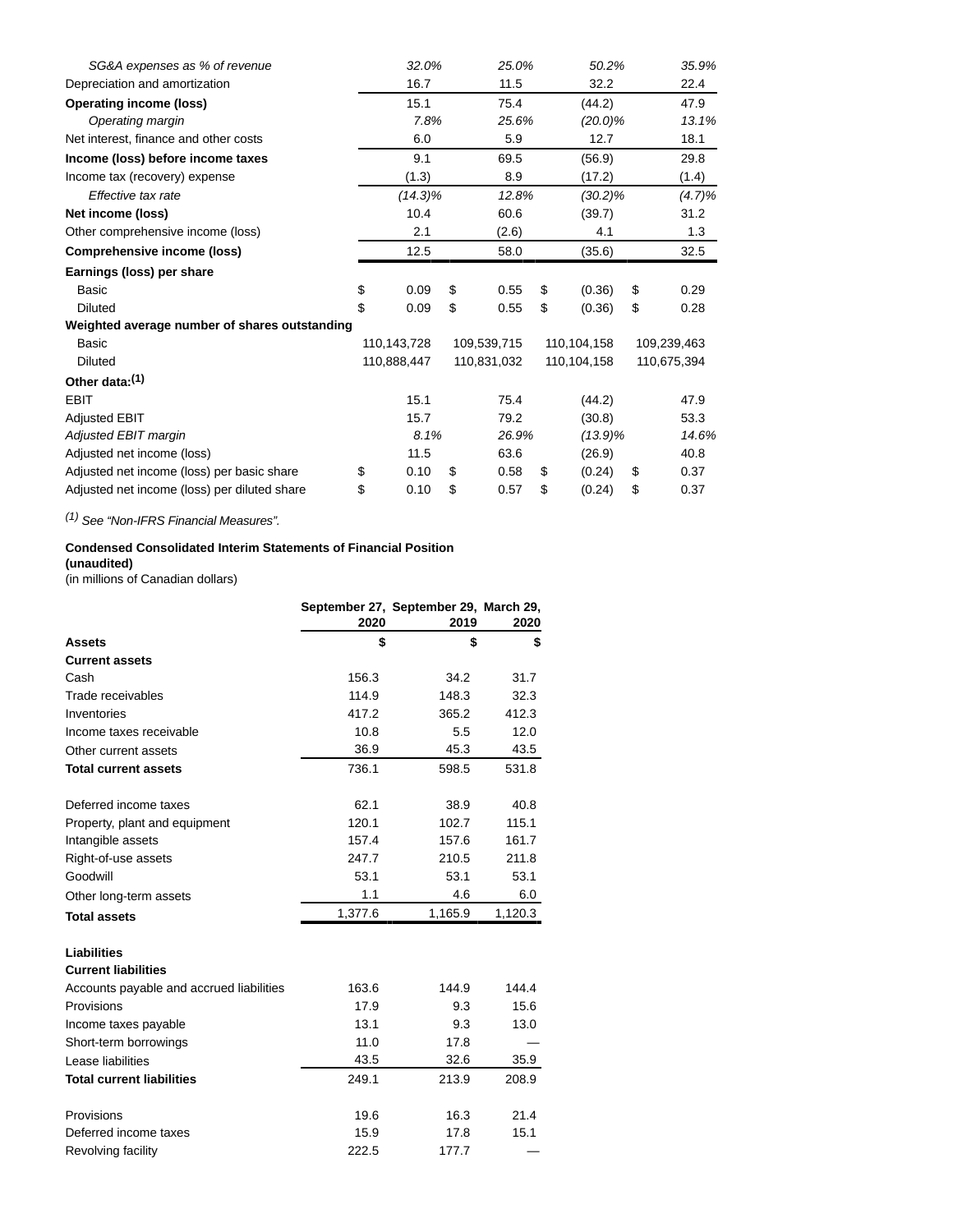| Term Ioan                                  | 151.2   | 149.3   | 158.1   |
|--------------------------------------------|---------|---------|---------|
| Lease liabilities                          | 223.2   | 191.6   | 192.0   |
| Other long-term liabilities                | 6.4     | 6.5     | 4.6     |
| <b>Total liabilities</b>                   | 887.9   | 773.1   | 600.1   |
| Shareholders' equity                       | 489.7   | 392.8   | 520.2   |
| Total liabilities and shareholders' equity | 1.377.6 | 1,165.9 | 1.120.3 |

#### **Reconciliation of Non-IFRS Measures**

The tables below reconcile net income (loss) to EBIT, adjusted EBIT, and adjusted net income (loss) for the periods indicated. Adjusted EBIT margin is equal to adjusted EBIT for the period presented as a percentage of revenue for the same period.

|                                                                                  |       | Second quarter ended | Two quarters ended |                                                                 |  |
|----------------------------------------------------------------------------------|-------|----------------------|--------------------|-----------------------------------------------------------------|--|
| <b>CAD \$ millions</b>                                                           | 2020  | 2019                 | 2020               | September 27, September 29, September 27, September 29,<br>2019 |  |
| Net income (loss)                                                                | 10.4  | 60.6                 | (39.7)             | 31.2                                                            |  |
| Add (deduct) the impact of:                                                      |       |                      |                    |                                                                 |  |
| Income tax (recovery) expense                                                    | (1.3) | 8.9                  | (17.2)             | (1.4)                                                           |  |
| Net interest, finance and other costs                                            | 6.0   | 5.9                  | 12.7               | 18.1                                                            |  |
| <b>EBIT</b>                                                                      | 15.1  | 75.4                 | (44.2)             | 47.9                                                            |  |
| Costs of the Baffin acquisition (a)                                              | 0.5   | 0.9                  | 0.9                | 1.4                                                             |  |
| Unrealized foreign exchange gain on Term Loan Facility (b)                       | (0.9) | (0.9)                | (1.0)              | (2.4)                                                           |  |
| Transition of logistics agencies (c)                                             | 0.7   |                      | 2.2                |                                                                 |  |
| Net temporary store closure costs (d)                                            | 0.3   |                      | 5.8                |                                                                 |  |
| Net excess overhead costs from temporary closure of manufacturing facilities (d) |       |                      | 4.3                |                                                                 |  |
| Pre-store opening costs (e)                                                      | 2.8   | 3.6                  | 3.7                | 5.9                                                             |  |
| Non-cash provision release (f)                                                   | (3.0) |                      | (3.0)              |                                                                 |  |
| Other                                                                            | 0.2   | 0.2                  | 0.5                | 0.5                                                             |  |
| Total adjustments                                                                | 0.6   | 3.8                  | 13.4               | 5.4                                                             |  |
| <b>Adjusted EBIT</b>                                                             | 15.7  | 79.2                 | (30.8)             | 53.3                                                            |  |
| Adjusted EBIT margin                                                             | 8.1%  | 26.9%                | $(13.9)\%$         | 14.6%                                                           |  |

|                                                                                  |       | Second quarter ended | Two quarters ended |                                                                 |  |
|----------------------------------------------------------------------------------|-------|----------------------|--------------------|-----------------------------------------------------------------|--|
| <b>CAD \$ millions</b>                                                           | 2020  | 2019                 | 2020               | September 27, September 29, September 27, September 29,<br>2019 |  |
| Net income (loss)                                                                | 10.4  | 60.6                 | (39.7)             | 31.2                                                            |  |
| Add (deduct) the impact of:                                                      |       |                      |                    |                                                                 |  |
| Costs of the Baffin acquisition (a)                                              | 0.5   | 0.9                  | 0.9                | 1.4                                                             |  |
| Unrealized foreign exchange gain on Term Loan Facility (b)                       | (0.9) | (0.9)                | (1.0)              | (2.4)                                                           |  |
| Transition of logistics agencies (c)                                             | 0.7   |                      | 2.2                |                                                                 |  |
| Net temporary store closure costs (d) (g)                                        | 0.4   |                      | 7.1                |                                                                 |  |
| Net excess overhead costs from temporary closure of manufacturing facilities (d) |       |                      | 4.3                |                                                                 |  |
| Pre-store opening costs (h)                                                      | 3.1   | 4.0                  | 4.2                | 6.8                                                             |  |
| Non-cash provision release (f)                                                   | (3.0) |                      | (3.0)              |                                                                 |  |
| Acceleration of unamortized costs on term loan refinancing (i)                   |       |                      |                    | 7.0                                                             |  |
| Restructuring expense (d)                                                        | 0.1   |                      | 1.7                |                                                                 |  |
| Other                                                                            | 0.2   | 0.2                  | 0.5                | 0.5                                                             |  |
| <b>Total adjustments</b>                                                         | 1.1   | 4.2                  | 16.9               | 13.3                                                            |  |
| Tax effect of adjustments                                                        |       | (1.2)                | (4.1)              | (3.7)                                                           |  |
| Adjusted net income (loss)                                                       | 11.5  | 63.6                 | (26.9)             | 40.8                                                            |  |

(a)Costs in connection with the Baffin acquisition and the impact of gross margin that would otherwise have been recognized on inventory recorded at net realizable value less costs to sell.

(b)Unrealized gains and losses on the translation of the Term Loan Facility from USD to CAD, net of the effect of derivative transactions entered into to hedge a portion of the exposure to foreign currency exchange risk.

(c) Costs incurred for the transition of logistics, warehousing, and freight forwarding agencies to enhance our global distribution structure.

(d)Total government payroll subsidies globally of \$12.0m and \$20.7m were recognized in the second and two quarters ended September 27, 2020, respectively. These subsidies were recorded as a reduction to the associated wage costs which the Company incurred; as a result payroll subsidies were recorded as a reduction to excess overhead costs from temporary closure of manufacturing facilities (\$7.8m and \$9.1m), temporary store closure costs (\$0.5m and \$1.4m), and restructuring expense (\$0.1m and \$0.4m), for the second and two quarters ended September 27, 2020, respectively. The benefit of \$11.4m and \$17.6m of wage subsidies therefore remained in adjusted EBIT as a reduction to the associated wage costs for the second and two quarters ended September 27, 2020, respectively.

(e)Costs incurred during pre-opening periods for new retail stores, including depreciation on right-of-use assets.